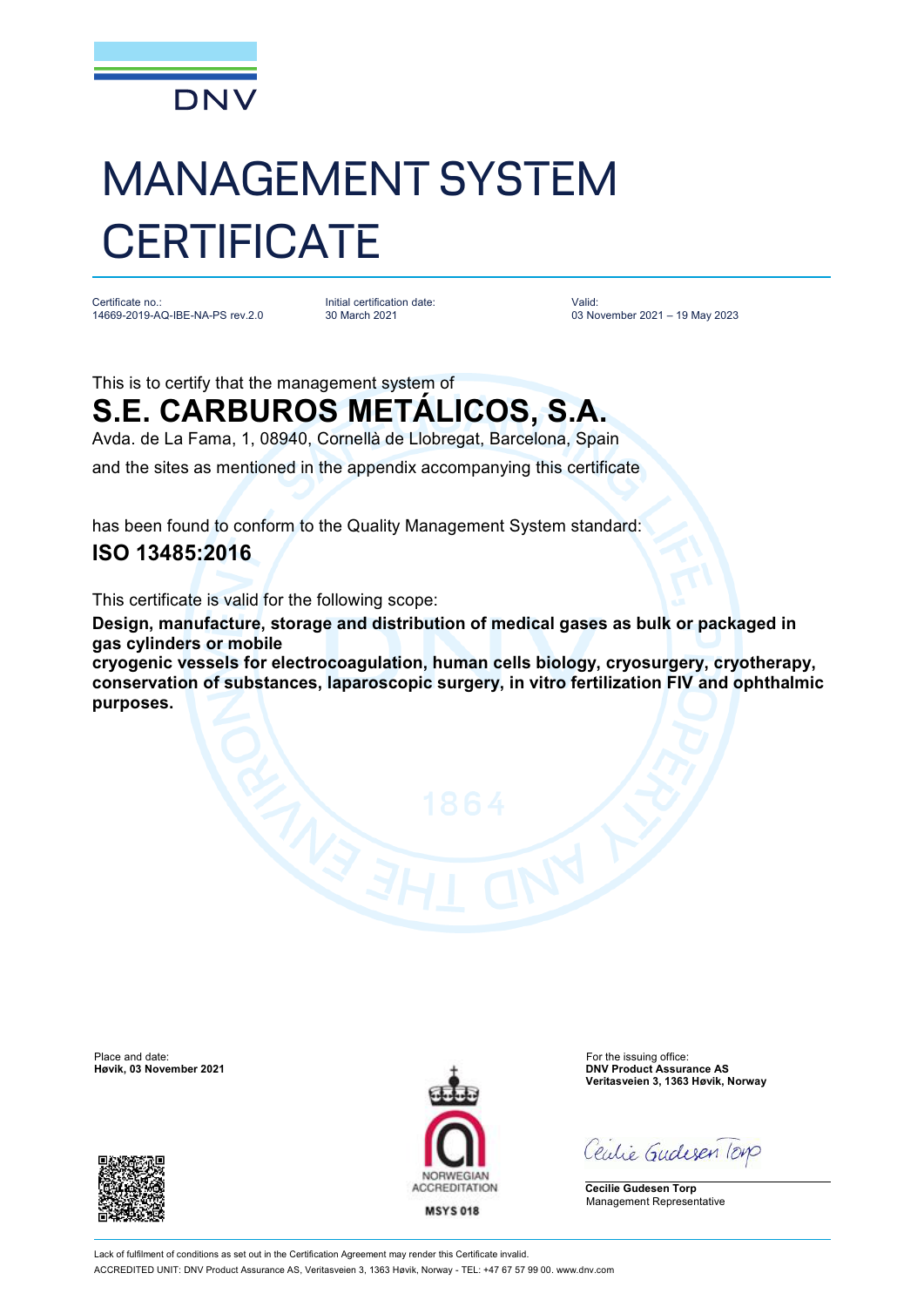

Certificate no.: 14669-2019-AQ-IBE-NA-PS rev.2.0 Place and date: Høvik, 03 November 2021

## **Appendix to Certificate**

#### **S.E. CARBUROS METÁLICOS, S.A.**

Locations included in the certification are as follows:

| <b>Site Name</b>                                                | <b>Site Address</b>                                                                                      | <b>Site Scope</b>                                                                                                                                                                                                                                                                                                                 |
|-----------------------------------------------------------------|----------------------------------------------------------------------------------------------------------|-----------------------------------------------------------------------------------------------------------------------------------------------------------------------------------------------------------------------------------------------------------------------------------------------------------------------------------|
| S.E. CARBUROS METÁLICOS, S.A.                                   | Avda. de La Fama, 1, 08940, Cornellà de<br>Llobregat, Barcelona, Spain                                   | Design, manufacture, storage and<br>distribution of medical gases as bulk or<br>packaged in gas cylinders or mobile<br>cryogenic vessels for electrocoagulation,<br>human cells biology, cryosurgery,<br>cryotherapy, conservation of substances,<br>laparoscopic surgery, in vitro fertilization<br>FIV and ophthalmic purposes. |
| S.E. CARBUROS METÁLICOS, S.A.                                   | Ctra. de Toledo, 7, 28300, Aranjuez,<br>Madrid, Spain                                                    | Manufacture, storage and distribution of<br>packaged in gas cylinders or mobile<br>cryogenic vessels.                                                                                                                                                                                                                             |
| S.E. CARBUROS METÁLICOS, S.A.                                   | Poligono Nord Este C-35, km 59, 08470,<br>Sant Celoni, Barcelona, Spain                                  | Manufacture, storage and distribution of<br>packaged in gas cylinders or mobile<br>cryogenic vessels.                                                                                                                                                                                                                             |
| SE CARBUROS METALICOS, S.A. SITE<br><b>SESROVIRES</b>           | C/ DR Fleming, 29, Polígon Industrial Can<br>Estella, 08635, Sant Esteve Sesrovires,<br>Barcelona, Spain | Manufacture, storage and distribution of<br>packaged in gas cylinders or mobile<br>cryogenic vessels.<br>Storage and distribution of liquid bulk.                                                                                                                                                                                 |
| SE CARBUROS METALICOS, S.A. - Site                              | Ildefonso Carrascosa, par 20-21, Pol. Ind.<br>Mediterráneo, 46560, Massalfassar,<br>Valencia, Spain      | Manufacture, storage and distribution of<br>packaged in gas cylinders or mobile<br>cryogenic vessels.                                                                                                                                                                                                                             |
| SE CARBUROS METALICOS, S.A. - Site                              | Crta. Sevilla-Granada, km 9,6, Pol. Ind. La<br>Red, 41500, Alcalá de Guadaira, Sevilla,<br>Spain         | Manufacture, storage and distribution of<br>packaged in gas cylinders or mobile<br>cryogenic vessels.                                                                                                                                                                                                                             |
| SE CARBUROS METALICOS, S.A. - Site                              | Barrio Chaco, s/n, 48480, Arrigorriaga,<br>Bizkaia, Spain                                                | Manufacture, storage and distribution of<br>packaged in gas cylinders or mobile<br>cryogenic vessels.                                                                                                                                                                                                                             |
| SE Carburos Metálicos, S.A.                                     | Avda. Madrid, 82, 47140, Laguna de<br>Duero, Valladoid, Spain                                            | Manufacture, storage and distribution of<br>packaged in gas cylinders or mobile<br>cryogenic vessels.<br>Storage and distribution of liquid bulk.                                                                                                                                                                                 |
| SE Carburos Metálicos, S.A.                                     | Polígono Industrial Can Rubiol C/<br>Celleters, 142/8, Marratxí, 07141, Islas<br>Baleares, Spain         | Manufacture, storage and distribution of<br>packaged in gas cylinders or mobile<br>cryogenic vessels.<br>Storage and distribution of liquid bulk.                                                                                                                                                                                 |
| SE CARBUROS METALICOS, S.A. (Tres<br>Cantos)                    | Ronda Valdecarrizo, 49, 28760, Tres<br>Cantos, Madrid, Spain                                             | Manufacture, storage and distribution of<br>liquid bulk.                                                                                                                                                                                                                                                                          |
| SE CARBUROS METALICOS, S.A. (EI<br>Morell)                      | Polig. Industrial El Morell apartado 3,<br>43760, El Morell, Tarragona, Spain                            | Manufacture, storage and distribution of<br>liquid bulk.                                                                                                                                                                                                                                                                          |
| SE CARBUROS METALICOS, S.A.<br>(Telde)                          | Urbanización Industrial Salinetas, 35219,<br>Telde, Las Palmas, Spain                                    | Manufacture, storage and distribution of<br>liquid bulk.<br>Manufacture, storage and distribution of<br>packaged in gas cylinders or mobile<br>cryogenic vessels                                                                                                                                                                  |
| <b>GASIN II GASES INDUSTRIAIS</b><br>UNIPESSOAL LIMITADA - Site | Rua do Progresso, 53 Perafita, 4451-801,<br>Leca de Palmeira, Portugal                                   | Manufacture, storage and distribution of<br>packaged in gas cylinders or mobile<br>cryogenic vessels.                                                                                                                                                                                                                             |